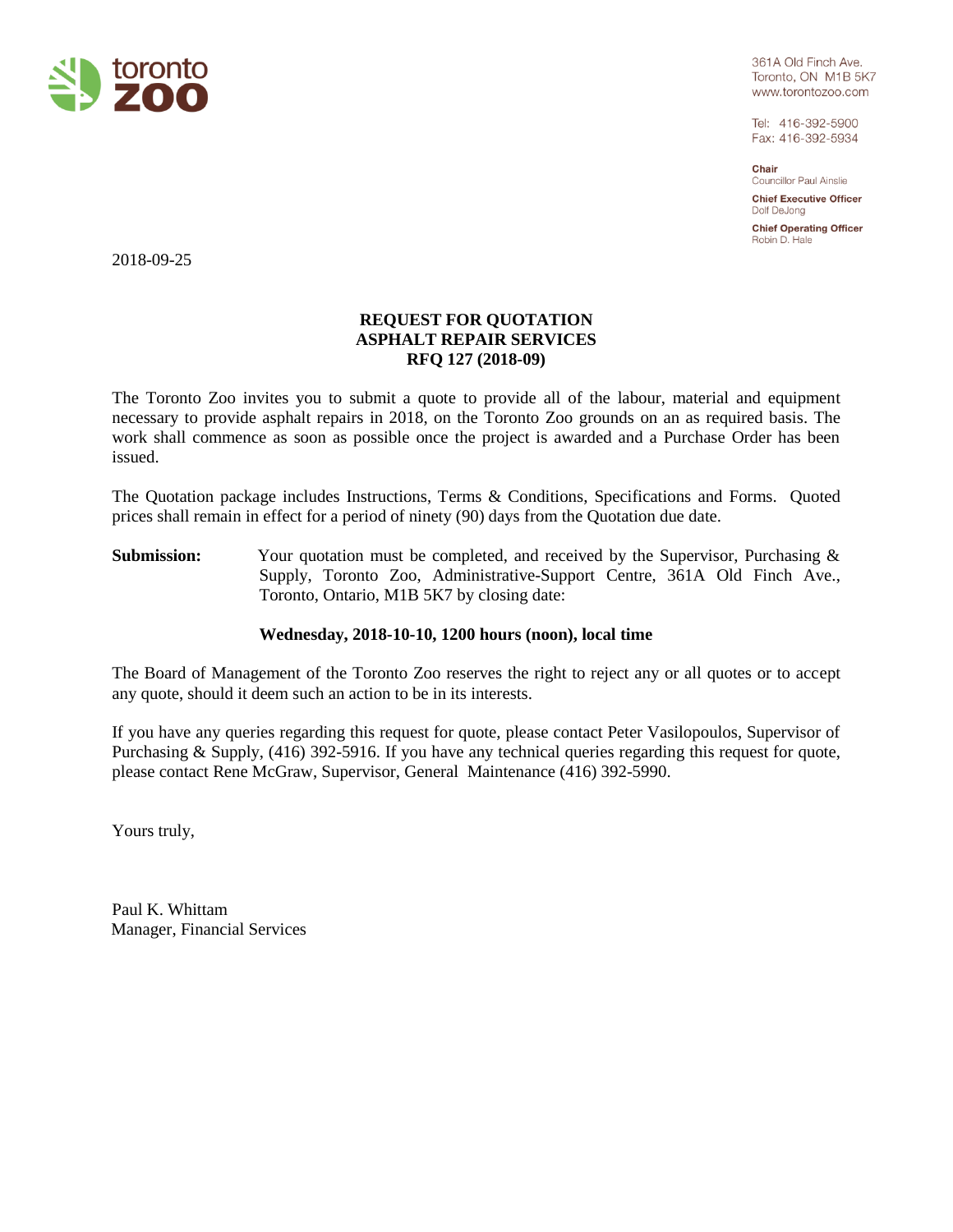#### Table of Contents

| <b>SECTION</b>    | <b>DESCRIPTION</b>       | PAGE NO. |
|-------------------|--------------------------|----------|
|                   |                          |          |
| <b>RFP LETTER</b> | <b>Invitation Letter</b> |          |
| <b>T.O.C.</b>     | <b>Table of Contents</b> |          |
| 1.0               | Instructions             |          |
| 2.0               | Project requirements     |          |
| 3.0               | Terms & Conditions       | 4        |
| 4.0               | <b>Submission Form</b>   | ⇁        |
|                   | <b>Submission Label</b>  | 9        |
|                   | Notice of No Bid         | 10       |
|                   |                          |          |

# **INSTRUCTIONS**

- 1.0 Ensure that you have received all **ten (10) pages** of the RFQ package.
- 1.1 Complete ALL FORMS in section 4.0 and return by due date and time received on or before **Wednesday, 2018-10-10 , 1200 hours (noon, local time)** or your Quotation will not be considered. Include signed copies of any addenda with your proposal package.
- 1.2 Show itemized cost of HST, if applicable.
- 1.3 Toronto Zoo reserves the right to award in whole or in part on the basis of the bids received, Lump Sum Price or Breakdown Price
- 1.4 All Prices submitted shall be quoted in Canadian currency.
- 1.5 Quotations must not be submitted by facsimile or email.
- 1.6 Use the attached submission label, when you submit your response in a sealed envelope or package and deliver to the Toronto Zoo.
- 1.7 Quotation prices shall remain in effect for a period of ninety (90) days from the Quotation due date.
- 1.8 If applicable, suggested alternative products are acceptable, however all such products must be quoted separately and should not replace the Toronto Zoo requested product, work or service.
- 1.9 It is the responsibility of the Bidder to understand all aspects of the RFQ and to obtain clarification if necessary before submitting their quotation.
- 1.10 For any questions concerning the contract terms and conditions of this RFQ, please contact:

Peter Vasilopoulos Supervisor, Purchasing & Supply T 416-392-5916 F 416-392-6711 E-mail[: pvasilopoulos@torontozoo.ca](mailto:pvasilopoulos@torontozoo.ca)

For any technical queries concerning the specifications of this RFQ, please contact:

Rene McGraw Supervisor, General Maintenance T 416 -392- 5990 E-mail: rmcgraw@torontozoo.ca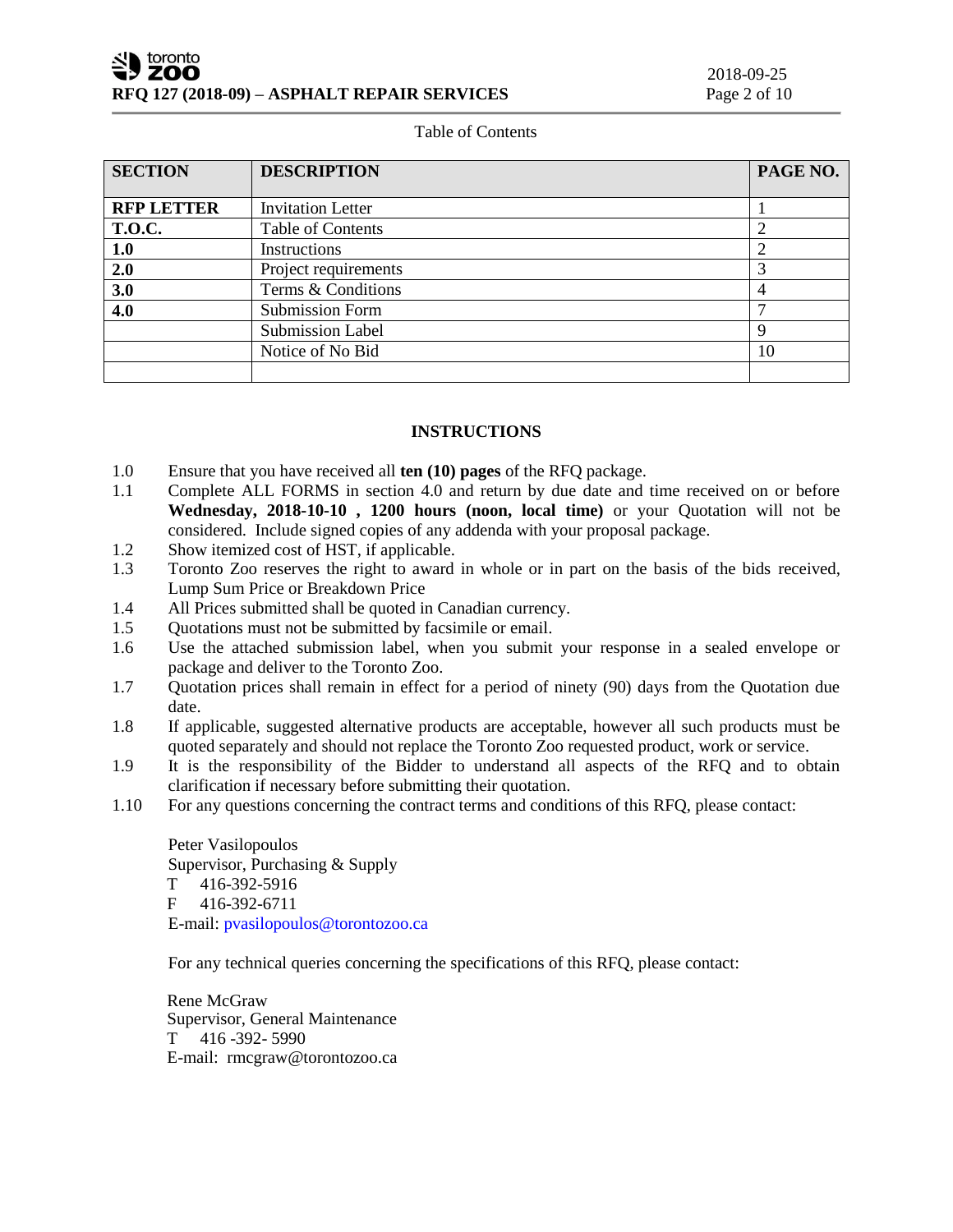# **2.0 PROJECT REQUIREMENTS**

The contractor is responsible for all pricing and all other arrangements with their subcontractors as required. The work shall commence once the project has been awarded and a Purchase Order issued.

#### 2.1 **SPECIFICATIONS**

The Toronto Zoo requires a contractor to supply all labour, material and equipment necessary for the procurement of asphalt repairs in 2018 on the Toronto Zoo grounds on an as required basis meeting the description and specifications noted below:

- 
- 2.1.1 Saw cut all asphalt areas to be replaced.<br>2.1.2 Removal of existing asphalt off site 2.1.2 Removal of existing asphalt off site<br>2.1.3 Re-grade and compact existing stone
- Re-grade and compact existing stone to create positive drainage
- 2.1.4 Supply and place any required stone if grade too low
- 2.1.5 Supply and spread HL8 base course asphalt to a compacted thickness of 50mm
- 2.1.6 Supply and spread HL3 surface course asphalt to a compacted thickness of 40mm

The number of area(s) and the size of areas for asphalt repairs will be determined on a priority basis by the Supervisor, General Maintenance. Supervisor, General Maintenance shall inspect and approve the work upon completion and approve the submission of costs based on the area x unit price.

# 2.2 **SAFETY SPECIFICATIONS FOR INSTALLATION**

- 2.2.1 It is the responsibility of the Contractor to protect the site as required during repairs.
- 2.2.2 Ensure that awareness of public safety is considered during the repair period.
- 2.2.3 Contractor is responsible for blocking off all areas under repair from traffic (foot & vehicle) until fully cured.
- 2.2.4 The contractor is to abide by applicable Toronto Zoo Health & Safety Policies.
- 2.2.5 The contractor is to abide by applicable Toronto Zoo Health & Safety Policies,
	- i. SAFE-002 Health & Safety Hazard Reporting
	- ii. SAFE-017 Contractors Safety
	- iii. SAFE-018 Vehicles on Site
	- iv. SAFE-007 Working in Confined Space
	- v. SAFE-025 Hot Work
	- vi. SAFE-013 Equipment Lockout / Tagout

the Ontario Health and Safety Acts, the Ontario Building Code and all other applicable codes including the Fire Codes.

- 2.2.6 The contractor is to abide to Toronto Zoo's Commitment to the City of Toronto's Corporate Smog Response Plan.
- 2.2.7 It is the responsibility of the Contractor to ensure that the work site is properly protected at all times. All work sites must be marked and barriered adequately with construction signs posted to secure and isolate the work site from the public or other personnel that have access to the area.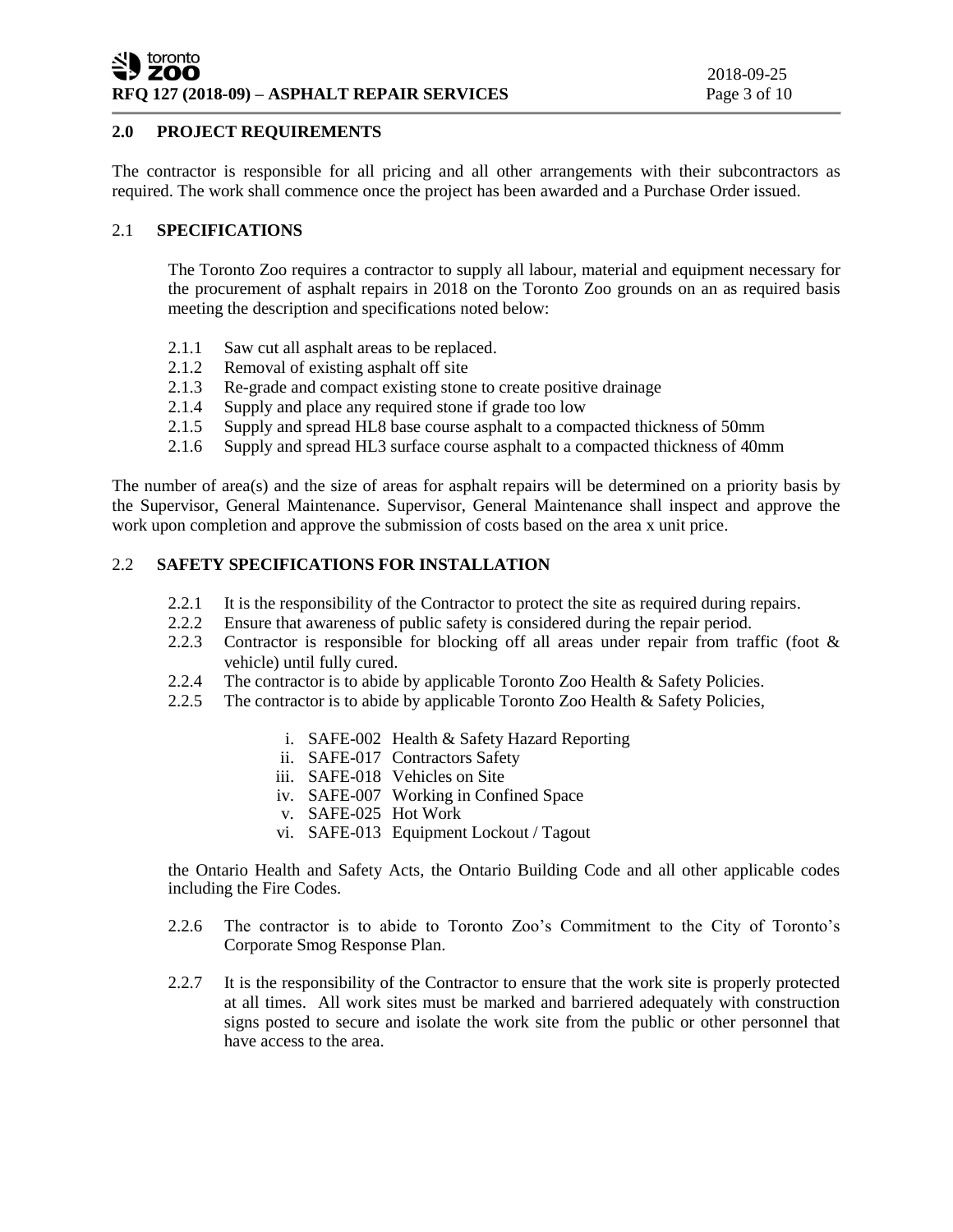# 2.3 **INSPECTION**

- 2.3.1 All material and equipment used in the performance of the work shall be subject to inspection or test and shall meet the approval of the Toronto Zoo
- 2.3.2 Should materials or equipment be defective in quality of workmanship, or otherwise fail to conform to specifications set forth, the Toronto Zoo shall have the right to reject them or require their immediate correction

#### 2.4 **OTHER INFORMATION**

The successful bidder must demonstrate the ability to complete the work to standards acceptable to the Zoo and prove past performance in the completion of similar types of work for other clients by providing relevant examples of work and references.

#### 2.5 **PERFORMANCE EVALUATION**

The Contractor's performance will be evaluated by the Chief Operating Officer and/or Chief Operating Officer's Representative during the Contract and at the end of the Contract. In the event that the Contractor's performance is considered unsatisfactory by the Chief Operating Officer and/or Chief Operating Officer's Representative, the Contractor and/or its affiliates may become ineligible from bidding on future contracts issued by the Board.

#### **3.0 TERMS AND CONDITIONS**

- 3.1 **Definitions**: Wherever used in the Request for Quotation the word **"Board"** means the Board of Management of the Toronto Zoo and the word **"Vendor" or "Contractor"** means the person or persons or Corporation to whom the purchase order is issued.
- 3.2 **Vendor Assurance:** Unless otherwise stated, the goods, material, articles, equipment, work or services, specified or called for in or under this Quotation, shall be delivered or completely performed, as the case may be, by the Vendor as soon as possible and in any event within the period set out herein as the guaranteed period of delivery or completion.
- 3.3 **Country of Origin:** Wherever possible, the goods, services, materials, articles or equipment, specified or called for in or under this Quotation, shall be of Canadian origin and manufacture.
- 3.4 **Delivery:** The prices stated in this Quotation cover the services, material, articles or equipment referred to herein, being delivered F.O.B. destination, freight, express, duty and all other charges prepaid, unless otherwise indicated herein. A detailed delivery ticket or piece tally, showing the exact quantity of goods, material, articles or equipment shall accompany each deliver. A receiver's receipt shall not bind the Board to accept the goods, material, articles or equipment covered thereby, or the particulars of the delivery ticket or piece tally therefore. The Vendor shall not be entitled to any interest upon any bill due to delay in its approval by the CEO of the Toronto Zoo or his designate.
- 3.5 **Invoicing:** Unless otherwise indicated herein, the prices stated are payable in Canadian Funds at the head office of the Board. Any Goods and Services Tax applicable shall be shown as a separate item. The Vendor's HST registration number must be indicated on the invoice.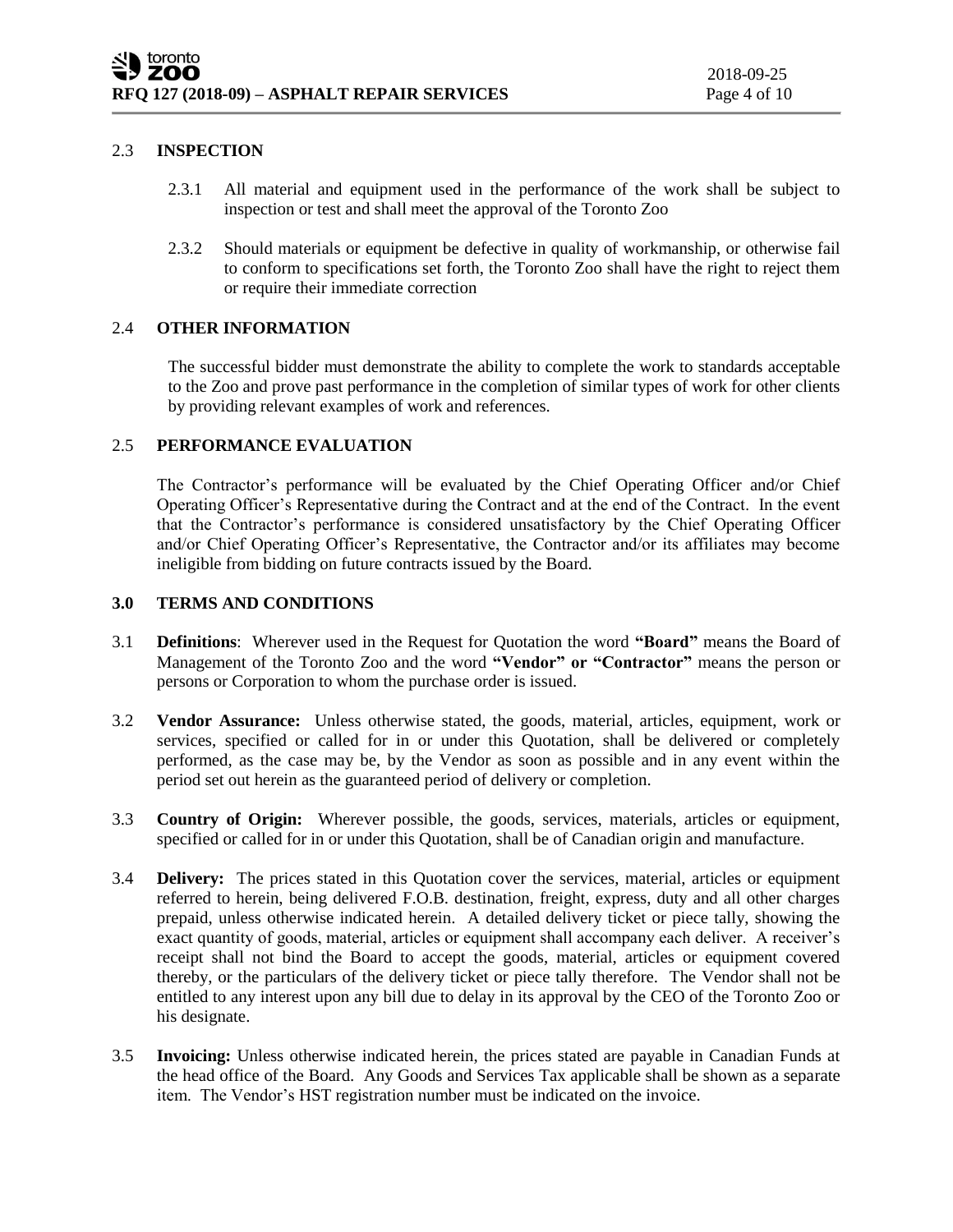The Vendor shall clearly show any special charges such as packaging and freight, where applicable, as separate items on the invoice.

Payments to non-resident Vendors may be subject to withholding taxes under the Income Tax Act (Canada). Unless a non-resident Vendor provides the Board with a letter from Revenue Canada, Taxation waiving the withholding requirements, the Board will withhold the taxes it determines are required under the Income Tax Act (Canada).

- 3.6 **Notice of Delivery:** The Vendor shall notify the Purchasing Agent of the Board at the address given for the mailing of invoices, in writing as soon as possible of the details of the shipment of the goods, materials, articles or equipment.
- 3.7 **Right to Cancel:** The Board shall have the right to cancel at any time this Quotation or any contract or any part of any contract resulting form this Quotation in respect of the goods, material, articles, equipment, work or services set out in this Quotation or any such contract or part of such contract, not delivered or performed at the time of such cancellation, and the Board will not be responsible to make any payments in respect of any such goods, materials, articles, equipment, work or services and shall not incur any liability whatsoever in respect thereto.

In the event that the Vendor fails or neglects by any act or omission to comply with any of the conditions set out herein, this Quotation or any contract resulting from this Quotation may be unconditionally cancelled by the Board without notice to the Vendor.

- 3.8 **Official Agreement:** No verbal arrangement or agreement, relating to the goods, material, articles, equipment, work or services, specified or called for under this Quotation, will be considered binding, and every notice advice or other communication pertaining thereto, must be in writing and signed by a duly authorized person.
- 3.9 **Worker's Rights:** The Vendor shall comply with the conditions of the Board relating to Worker's Rights, a copy of which is available on application to the Manager, Fair Wage and Labour Trades Office, City of Toronto, 18th Floor, West Tower, City Hall, Toronto, Ontario, M5H 2N2 or by phone at 416-392-7300.
- 3.10 **Indemnity:** The Vendor shall at all times well and truly save, defend, keep harmless and fully indemnify the Board, the City of Toronto, Toronto Region and Conservation Authority and their servants, employees, officers or agents, hereinafter called the "Indemnities", from and against all actions, suits, claims, demands, losses, costs, charges, damages, and expenses, brought or made against or incurred by the Indemnities, its or their servants, officers, employees, agents or invitees in any way relating, directly or indirectly, to goods, material, articles or equipment supplied or to be supplied, or to the supplying of goods or services, pursuant to this Quotation, or any other claim, action, suit, demand, loss, cost, charge, damage or expense relating to copyright, trademark or patent with regard directly or indirectly with any such goods, services, material, articles or equipment or the supply or performance thereof.
- 3.11 **Liability for Acts of Vendor Employees, Contractors or Agents**: The Vendor acknowledges responsibility and accepts liability for the acts of any of its employees, contractors and agents while on Toronto Zoo property. The Toronto Zoo reserves the right to request background checks for any individual providing the services requested on behalf of the Vendor.
- 3.12 **Guaranty of Quotation:** All goods, material, articles, equipment, work or services, specified or called for in or under this Quotation, shall be supplied or performed at the price or process and on the basis set forth or referred to in and in accordance with the Offer and this Quotation. The basis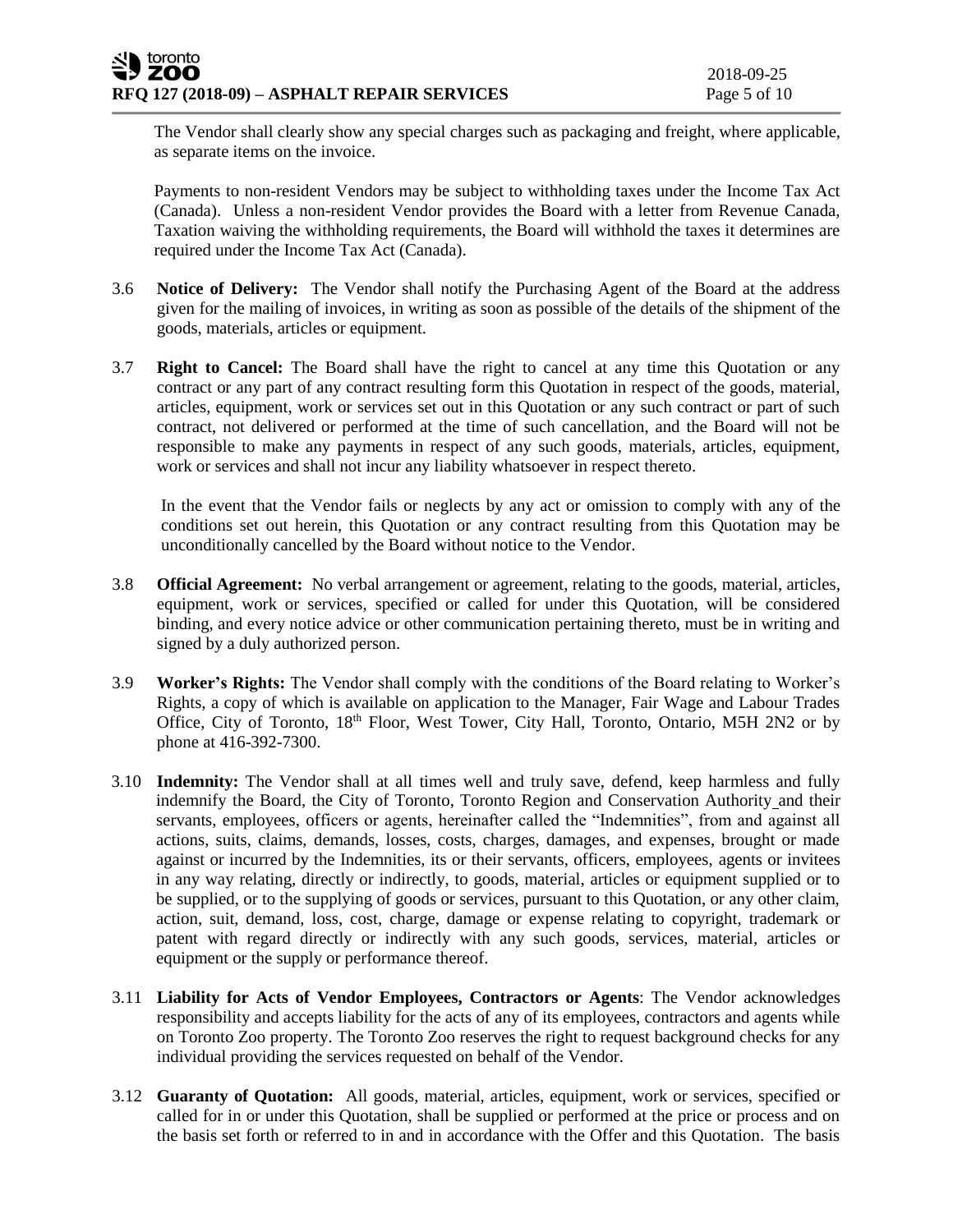on which this Quotation is given shall include any specifications, plans, price schedules, samples, addenda or other details pertaining thereto, or provided in connection therewith.

- 3.13 **Right of Notice:** Any notice that the Board may be require or desire to give to the Vendor shall for all purposes to be deemed to have been sufficiently and properly given and afforded by registered mail addressed to the Vendor at the address shown for the Vendor on this form and shall therefore be presumed to have been received by the Vendor on the third day following such registration.
- 3.14 **Formal Contract:** The Vendor may be required and shall, if requested by the solicitor for the Board so to do, to execute and enter into a formal contract that is satisfactory to the solicitor for the Board, in order to document the contract resulting from this Quotation and to embody indemnity and related provisions that in the opinion of such solicitor are required to protect the Board.
- 3.15 **Non-Exclusivity:** The awarding of a Contract to a Vendor shall not be a guarantee of exclusivity.

#### 3.16 **Education Institute Status**

The Toronto Zoo is a registered educational institute and accordingly may be eligible for preferred pricing which should be reflected in the Tender as submitted

- 3.17 **Charity Status:** The Toronto Zoo is a registered charitable organization (registration #BN 119216398RR0001) and accordingly may be eligible for preferred pricing which should be reflected in the Quotation as submitted.
- 3.18 **Governing Law** This RFQ and any Proposal submitted in response to it and the process contemplated by this RFP including any ensuing Agreement shall be governed by the laws of the Province of Ontario. Any dispute arising out of this RFP or this RFP process will be determined by a court of competent jurisdiction in the Province of Ontario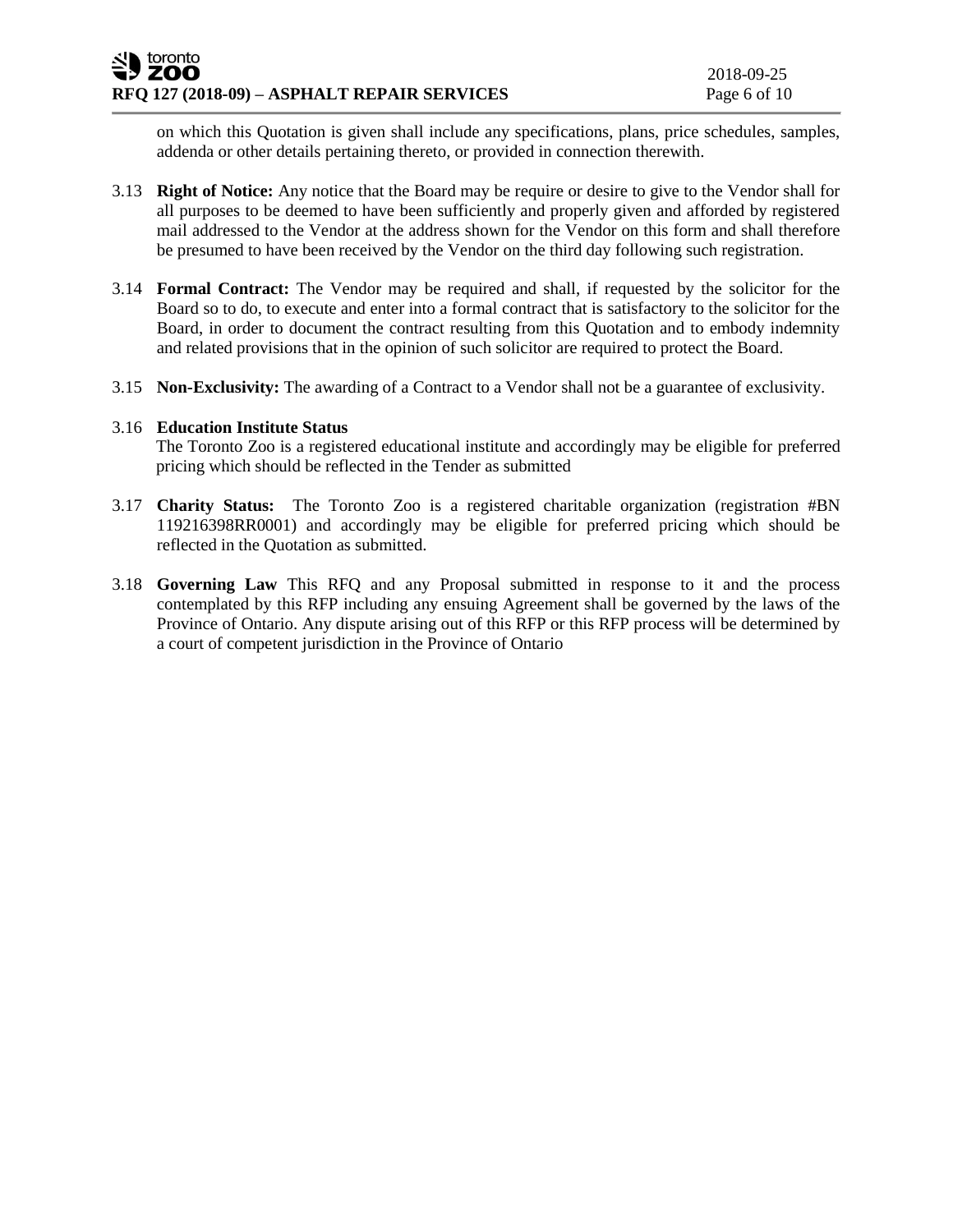# SU toronto **RFQ 127 (2018-09) – ASPHALT REPAIR SERVICES** Page 7 of 10

# **4.0 SUBMISSION FORMS:**

I/We, hereby, submit the Quotation and will comply with all terms, conditions, specifications and drawings (when provided) as set out within the Board's Quotation.

I/We, hereby, have received, allowed for and included as part of our submission all issued Addendum numbered \_\_\_\_\_\_\_\_\_\_.

This form must be completed, properly signed and received on or before the date and time specified or your Quotation will not be considered. Quotation prices shall remain in effect for a period of ninety (90) days from the Quotation due date.

The Board of Management of the Toronto Zoo reserves the right to reject any or all Quotations or to accept any Quotation, should it deem such action to be in its interests.

By signing and submitting this FORM, you are agreeing to the release of your quotation information, as deemed necessary by the Board, in order to conduct business associated with this quotation or project.

| <b>COMPANY INFORMATION</b> |           |
|----------------------------|-----------|
| Company Name:              |           |
| Address:                   |           |
| Telephone #:               | Fax #:    |
| Email:                     | Web Site: |
| GST/HST#:                  |           |
| Signature                  | Title:    |
| <b>Contact Name:</b>       | Date:     |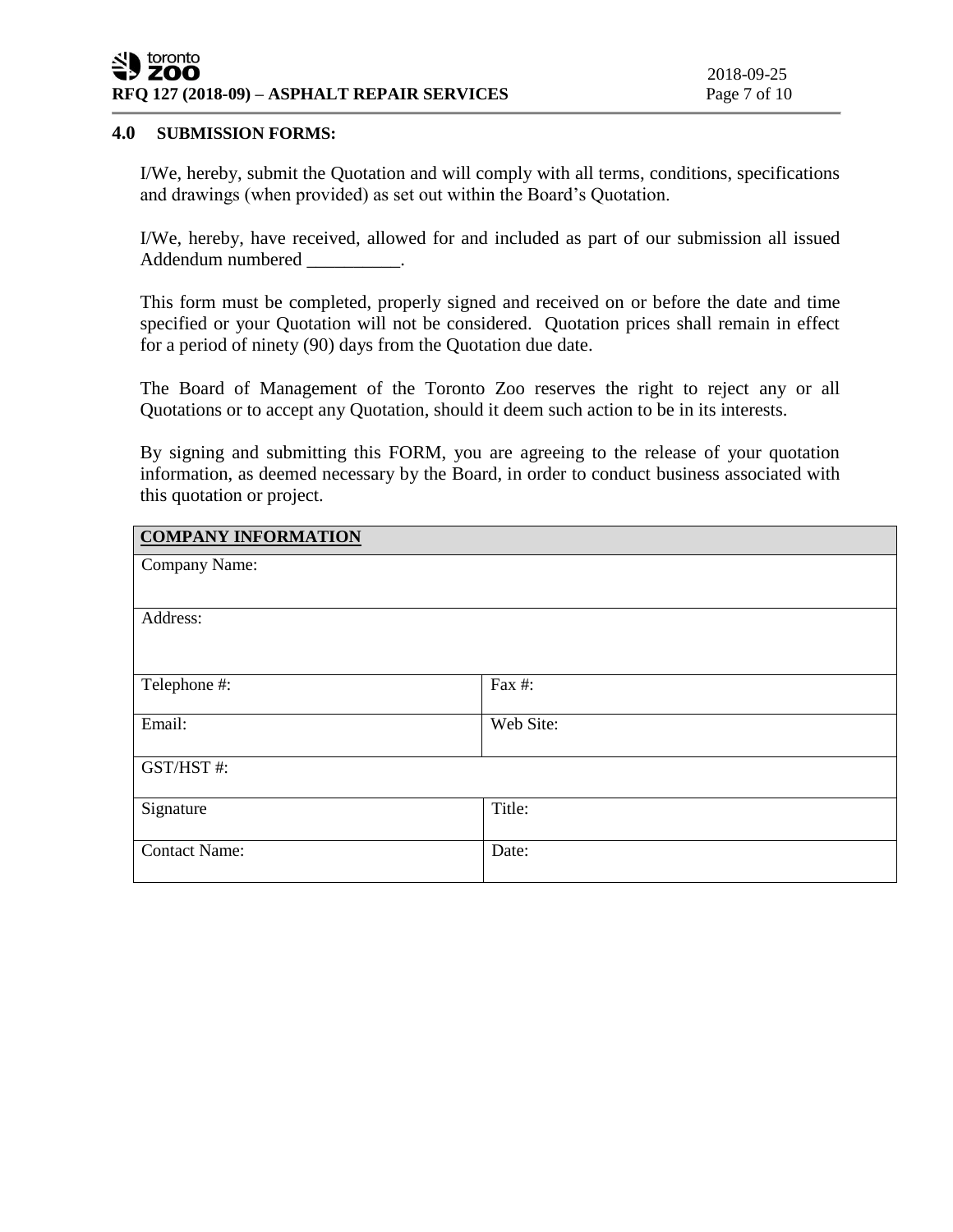# **4.1 QUOTATION PRICING**

| <b>PRICING</b>                                                           |                                                                                                                  |                       |
|--------------------------------------------------------------------------|------------------------------------------------------------------------------------------------------------------|-----------------------|
| <b>ESTIMATED</b><br><b>QUANTITY</b> (for<br>evaluation<br>purposes only) | <b>DESCRIPTION</b>                                                                                               | Unit price, HST extra |
| 2200 SQ Metres                                                           | To supply labour, material and equipment necessary to<br>provide asphalt repairs for the 2018 season, HST extra, | S<br>/sq. metre       |
|                                                                          |                                                                                                                  |                       |

| <b>DISCOUNT</b>                                                                                                            |  | <b>Discount</b> | <b>Davs</b> |
|----------------------------------------------------------------------------------------------------------------------------|--|-----------------|-------------|
| <sup>1</sup> Discount allowed for prompt payment and period within which invoice $\frac{1}{6}$<br>must be paid to qualify. |  |                 |             |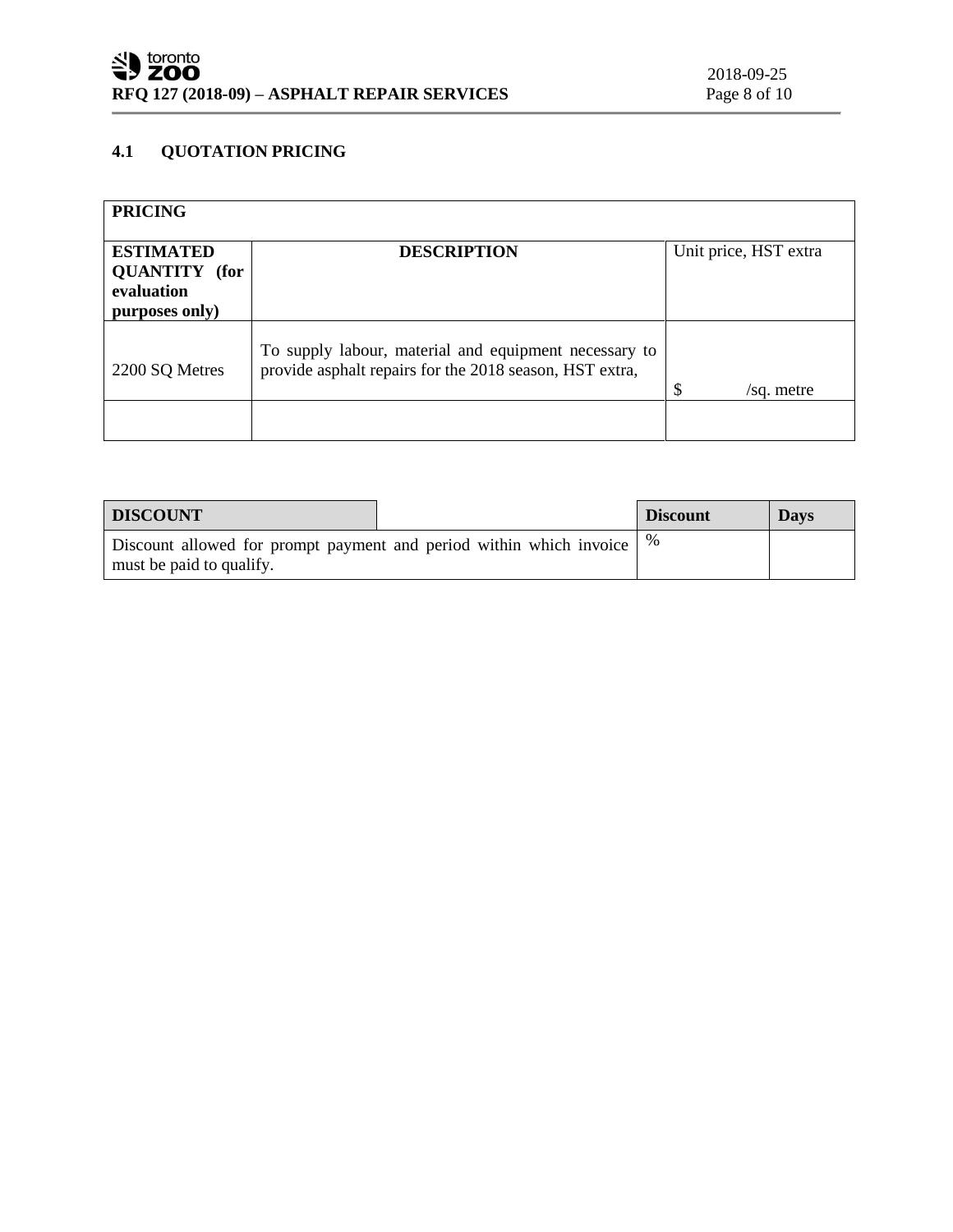# **SUBMISSION LABEL**

**This address label should be printed and affixed to the front of your sealed tender, quotation and proposal envelope/package submission. Toronto Zoo will not be held responsible for envelopes and packages that are not properly labelled or submitted to an address other than the one listed on this label.**

**Vendor Name** 

**RFQ 127 (2018-09) – ASPHALT REPAIR SERVICES Closing date: Wednesday, 2018-10-10 , 1200 hours (noon, local time)**

# **TO BE RETURNED TO**

**TORONTO ZOO C/O SUPERVISOR, PURCHASING & SUPPLY ADMINISTRATIVE SUPPORT CENTRE 361A OLD FINCH AVE. TORONTO, ONTARIO M1B 5K7**